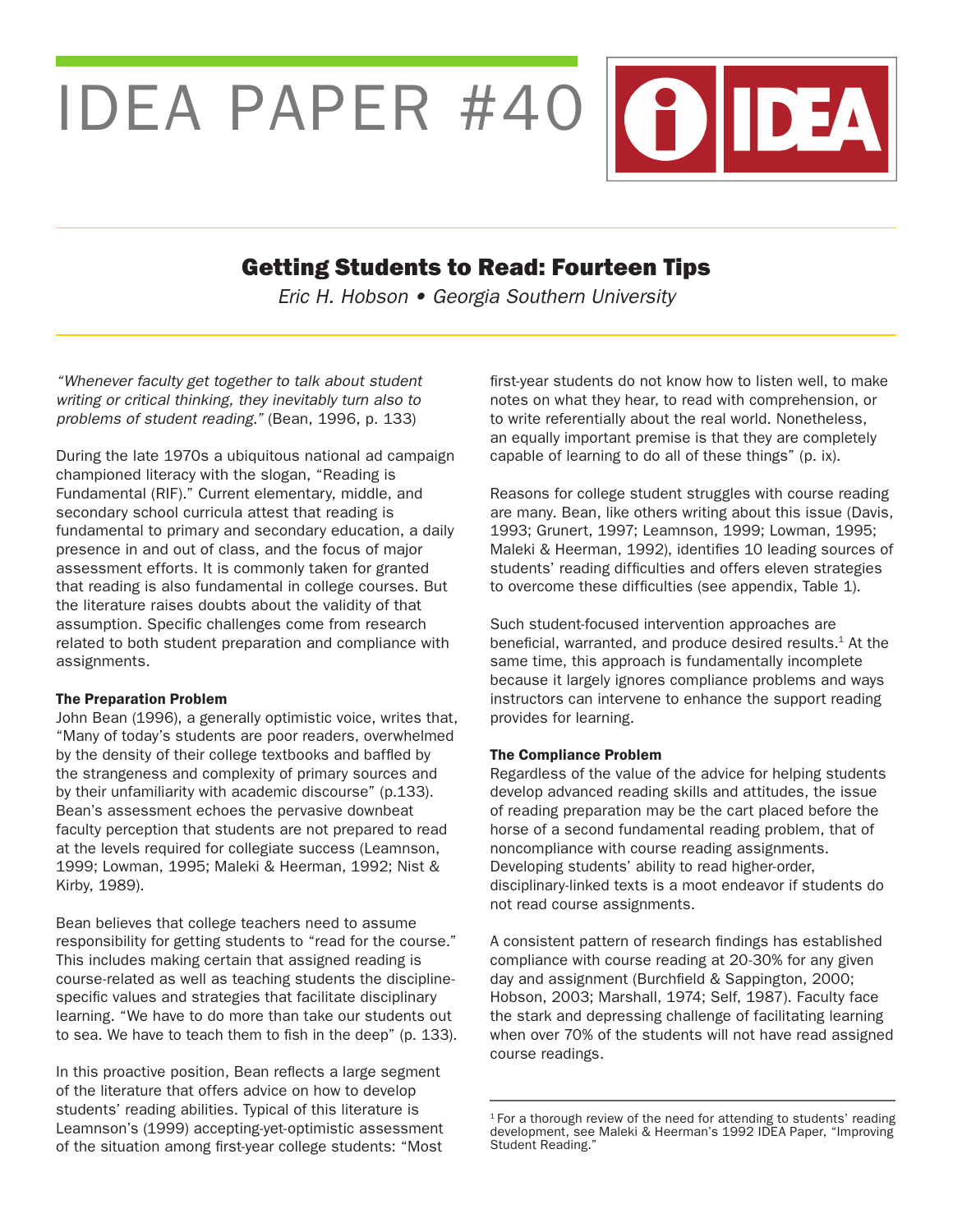Surveys show that students see a weak relationship between course reading and academic success. Student perception and linked behavior collected in the National Survey of Student Engagement (2001) for example, underscores the extent to which students relegate course reading to the margins of necessary activity; most college students reported that they do not read course assignments. These results are substantiated by studies that do not rely on self-report. Burchfield and Sappington (2000) found, "On average, about a third of the students will have completed their text assignment on any given day" (p. 59), a compliance rate that has been stable for 30 years (Marshall, 1974; Self, 1987; McDougall & Cordiero, 1993; Hobson, 2003).

Course structure and faculty preconceptions about students affect reading compliance. Course-based characteristics that reduce the likelihood that students will comply with reading include: no justification in the course syllabus for reading selections (Grunert, 1997), little to no differentiation between reading that is actually required to succeed in the course and reading material labeled "required" (Hobson, 2003), and a mismatch between course text literacy levels and students' reading abilities (Bean, 1996; Leamnson, 1999).

Most solutions for improving reading compliance offered in the literature, while helpful in specific instances, fall short because they focus only on student-based issues. Many non-student issues are important contributors to the problem of low reading compliance among college students. Multidimensional solutions are needed.

The most promising approaches are those that examine and modify attitudes and activities on both sides of the teachinglearning coin. It is equally essential to:

- a) identify weaknesses at the institutional and course level and develop useful strategies to mitigate them.
- b) identify student traits that contribute to the less-thanfundamental role that reading appears to hold in college success.

This paper is focused on the first of these. Before offering specific ideas for improving the value of reading assignments, it suggests that a thorough review be made of the teaching-learning situation.

### Reviewing Courses to Guide Strategies for Increasing the Value of Reading

### Assess Assumptions

Teachers construct courses and activities using tacit beliefs that may or may not correspond to classroom reality or contribute to intended educational goals. Two reading-related issues — the assumed inevitability of course texts, and the weak correlation between student reading activity and course success — illustrate the influence that unexamined assumptions exert on college teachers' instruction.

The assumption that all college courses have course texts is so ingrained that college faculty members rarely question it. One of postsecondary education's rarest sightings is a course with neither a textbook nor a reading packet. Gatekeepers in the academic community, such as curriculum committee members, look askance at course proposals that deviate from the norm and pressure faculty to add textbooks before proposals proceed through the approval process. Other academic agents, such as faculty developers and master teachers, reinforce acceptance of this assumption when they present textbooks and reading packets as part of a complete college-level class, *de facto* (Altman & Cashin, 1992; Grunert, 1997; Nilson, 1998).

At the same time, most college teachers can name courses they have taken or taught where the course text(s) added little, if anything, to the learning process. Although these texts were identified as "required reading," reading them was not necessary to succeed in the course. Ingrained truth is rarely challenged even in the face of discordant evidence. And so, across colleges and universities, course texts are linked to college classes not primarily because of their "added value," but because their absence seems to violate a condition accepted as fundamental for collegelevel learning (Lowman, 1995).

Nist and Kirby (1989) identified a pressing need is "to more closely examine...professorial demands to determine how much text interaction is necessary to be academically successful" (p. 336). This inquiry must consider such issues as: faculty and student definitions of "academic success"; "more is better" as a guiding maxim for reading's place in college courses; and investment/return rates for course-related reading. Each of these issues is more fully discussed under the rubrics "assess the course" and "assess the audience."

### Assess the Course

Reassessing course assumptions should lead to a more focused assessment of students' need to read for the course. The best courses are crafted to fit within a real context, peopled by real and diverse teachers and students working together to achieve specific educational goals (Fink, 2003). In these courses, careful attention has been paid to goals and how these are expressed directly and indirectly (Fink, 2003; Lowman, 1995).

A useful way to begin the process of assessing reading's role in college courses is to consider afresh course outcomes (Fink, 2003; Lowman, 1995). Courses serve diverse purposes. Some are introductory, serve one or several majors, meet distribution requirements or specialized interests, develop specific abilities, or have endpoints that vary from the most basic to the highly particular. Expected educational outcomes provide one criterion for determining course-related texts, reading load, and pragmatic reading compliance expectations (Lowman, 1995).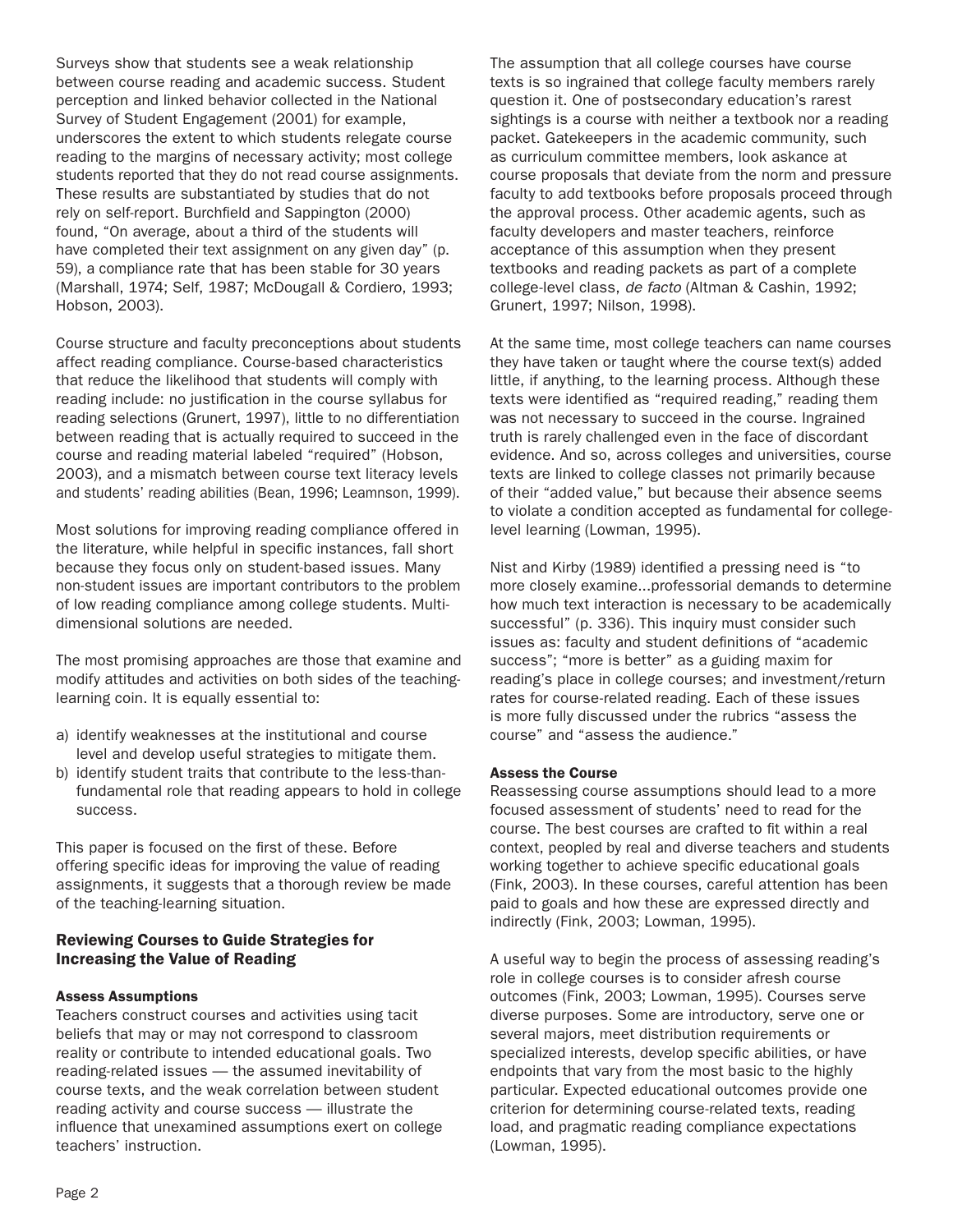Reading material must also align with the course's main topics and its student demographics. Too many textbooks used in college courses are not appropriate to the context in which they are used. Two types of mismatch are typical; Maleki and Heerman (1992) comment on the first of these:

On the surface, the 'reading problem' is a mismatch between college students' reading ability and the difficulty level of their textbooks and other readings. Reading achievement of college freshmen has been declining since 1965, while college textbooks have become more difficult to read. (p. 1)

Second, books are often used for purposes for which they were never intended. Reference books are often put into the hands of disciplinary novices as primary course teaching and learning tools. Doing so ignores the fact that these books are designed for highly specialized and skilled audiences (Bean, 1996; Leamnson, 1999; Maleki & Heerman, 1992).

In assessing the course, it is desirable to focus attention on the meaning of "required reading." Presumably, the term indicates that the reading contains information essential to achieving the course's educational outcomes. The inference is that students must read every "required" item in order to achieve an acceptable level of success.

Research on student reading compliance demonstrates that "required reading" is not an accurate predictor of course grades. Nist and Kirby (1989) wrote that documented reading assignment compliance rates among college students (20 to 30%) "could be partly due to the fact that students quickly discovered that they did not need to read and study their texts in order to do well in the class. Perhaps attending class and studying lecture notes were sufficient for acceptable performance" (p. 327).

A common problem is that instructors tend to lump all course-linked reading assignments under the "required" heading, regardless of how central the reading assignment is to course success. This presents students with several choices about time management and calculated investment of their effort.

Undergraduate and graduate students can expect a cumulative course reading load that is equal to or greater than the hours unencumbered by class meetings, recommended sleep patterns, and meals (Lang & Gore, 1988). Faced with unrealistic work loads, students turn into consummate pragmatists, determining the minimum reading investment that will produce desired course accomplishment (Lowman, 1995). When average students conduct basic cost-benefits analyses (i.e., "How much does my reading affect my course grade?"), first-, second-, and third-hand reports typically suggest a low benefit yield. Their conclusion that grades are not necessarily enhanced by faithful compliance with reading assignments has been supported by methodologically sound research (Hobson, 2003; Self, 1987).

When pressed, faculty will admit that a range of "requiredness" exists among course-linked texts. The usual culprit behind the blanket use of the label "required reading" is either eleventh-hour course/syllabus preparation or the tacit assumption that college courses must have required reading.

Several solutions are available, starting with a triage process designed to allocate course-linked reading material according to its potential to benefit students. This process assesses all course-linked reading materials and assigns a rating to each item according to its relevance to success in the course (e.g., "absolutely essential," "good supporting material," "exotic," "appealing to experts," "idiosyncratic choice"). Categorizing is done with the understanding that only those materials rated "absolutely essential" become "required reading" in the course. This is reading material for which students will be held accountable.

When carried out objectively, this triage process renders course "required reading" loads more manageable. From the student perspective, a more manageable reading load, combined with accountability for completing reading assignments, makes reading compliance a course-related investment with high returns. When carried out periodically, the process also keeps "reading load creep" in check.

### Assess the Audience

Unlike faculty, students are not topic experts, nor have they dedicated large portions of their adult life to the study of specific issues within discrete disciplines. Their academic purposes are more limited and their needs more confined than are those of the faculty. As experts, college teachers all too often fall into the trap of expertise: experts forget that they are aberrant in relation to the norm (Tiberius, Smith, & Waisman, 1998). Therefore, most college faculty members find it hard to imagine that students won't read every course assignment. This misreading of normative levels of student ability, motivation, and commitment leads faculty into several erroneous assumptions.

(1) Robert Leamnson (1999) argues persuasively in *Thinking About Teaching: Developing Habits of Learning with First-Year College and University Students* that faculty beliefs about the role of reading and writing abilities are out of synch with their students' beliefs and experiences (see also Bean, 1996; Lowman, 1995). "A teacher can enter the classroom," Leamnson writes, "with severely misplaced expectations. Having spent many years in a highly literate environment, we tend to take a similar level of literacy in our students as a given. Many of them, on the other hand, have gotten along reasonably well without getting too entangled with the subtleties of the written word" (p. 31).

(2) College teachers do not understand the many issues that contribute to the problem of reading non-compliance. As Maleki and Heerman (1992) explain, "Most college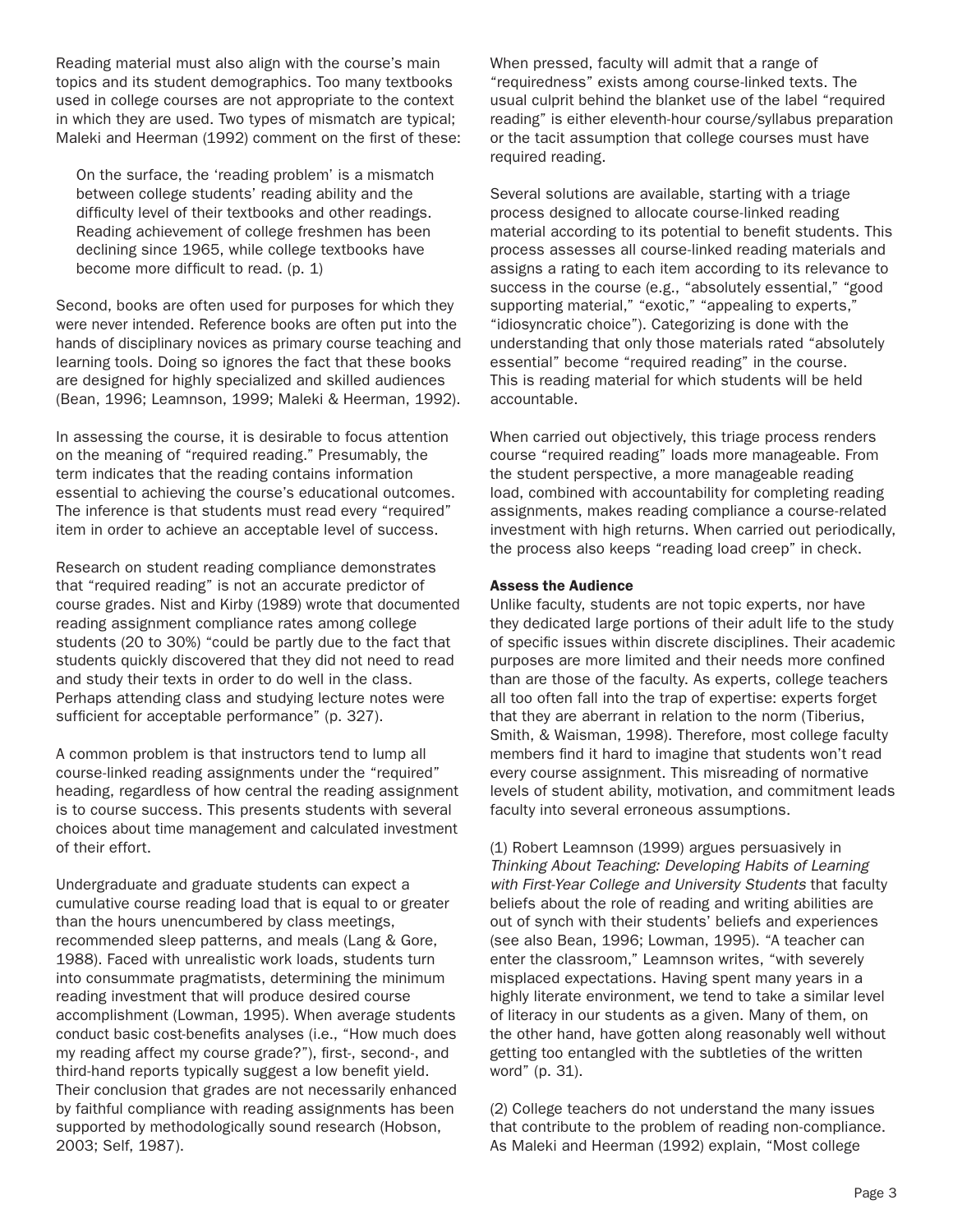teachers — content specialists — are not aware that their students have trouble reading and comprehending their assigned textbooks. This is partly due to students' weak reading abilities and partly due to difficult textbook structure" (p. 5). Faculty members need to acknowledge and understand that almost any college student cohort includes readers who are skilled, marginally-skilled, and unskilled.

Skilled readers actively engage the text while those who are less skilled are passive readers. Although both skilled and marginally-skilled readers are proficient in reading the text aloud — this is a simple task — they differ in their comprehension of text because of the way they approach reading...Meaning can only be found in the head of the reader. Thus, readers bring meaning to the spoken or written word by applying their prior knowledge to it. Unskilled readers get stuck at the surface level, struggling with individual words, trying to decode letters and sounds, while skilled readers go to the deep structure and find meaning between and beyond the lines of text. (Maleki & Heerman, 1996, p. 2)

(3) Facing the full range of student reading abilities is a daunting challenge for teachers who do not see themselves as equipped or charged with developing the reading abilities and endpoint-focus necessary for academic success. But when reading becomes a focus emphasized in the course structure and across course activities, helping students improve their reading skills should be the responsibility of every college-level teacher. Leamnson assures college teachers that the task is worth undertaking, but requires a long-term commitment: "The language use teachers expect, and far too often take for granted, must in fact be developed through concentration and practice" (Leamnson, 1999, p. 28).

### Improvement and Implementation Strategies

College teachers can reduce their own and students' frustration about course-based reading if they will consider students' full range of educational needs and expectations as they make decisions about course structure (Lowman, 1995). Several recommendations about how best to incorporate reading into college courses have been made implicitly throughout this paper; more explicit articulation is provided in this section.

#### *Tip 1: Not every course is served by requiring a textbook* Consider not having a required textbook if:

- course structure duplicates text material (i.e., in-class lecture and/or discussion primarily "covers" basic material found in the textbook).
- no available text offers a good fit with the course. Instead, use custom publishing options to create a course reading packet tailored to the course.
- no textbook earns a triage score of "absolutely essential." Use "Recommended Reading" lists with multiple copies of materials placed on library reserve.

### *Tip 2: "Less is more" applies to course reading*

A triaged reading list should contain fewer, carefully chosen selections, thereby reducing student perception of a Herculean workload (Lowman, 1995). Each of the remaining texts/reading assignments should connect obviously to the course: they should show up as part of in-class presentations, factor into course projects, or appear on examinations. Connections as obvious as these offer students an indisputable higher yield on their reading investment, thus increasing the likelihood that students will attempt the course reading assignments (Grunert, 1997; Maleki & Heerman, 1992), a necessary first step for deriving intended benefits from the assignment (McDougall & Cordiero, 1993).

*Tip 3: Aim reading material at "marginally-skilled" students* Assess reading material to determine the level of reading skill students need in order to read the text in a manner and for the ends that the instructor has intended. $2$  A text included in the course readings primarily for entertainment purposes, for example, will require a less-strong set of student reading skills than will a text included for content purposes. Choosing reading material beyond the cognitive reach of the majority of enrolled students is unfair<sup>3</sup> since it sets up an unequal learning environment tilted in favor of highly-skilled readers. It also invites dwindling levels of course-related reading compliance. Students will determine early on that further struggle to read "unreadable" assignments is not a warranted use of their study time (Lowman, 1995).

### Use Course Structure to Encourage Reading

The anecdotal literature on college student reading skills development offers other recommendations that can be adapted to foster the course structural and student motivational context needed to increase student reading compliance. Among the most useful are strategies that:

- 1) help students understand course design choices, and related performance expectations
- 2) shape the in-class experience to encourage reading as a learning tool
- 3) develop needed course-relevant reading skills and attitudes

### *Tip 4: Use syllabus as a teaching tool*

At their best, strong course syllabi can affect student compliance with course reading assignments. Effective syllabi do more than identify required reading materials; they provide background about the materials so that students understand why the reading assignments contribute to learning and how they relate to other course content and course activities (Grunert, 1997; Maleki & Heerman, 1992).

<sup>2</sup> See Maleki and Heerman (1992) for a useful, basic review of tools for determining a text's reading level.

<sup>&</sup>lt;sup>3</sup> This tip does not advocate for "dumbing down" college courses. Rather, it argues the fairness of choosing materials that are most appropriate for the primary user — college students.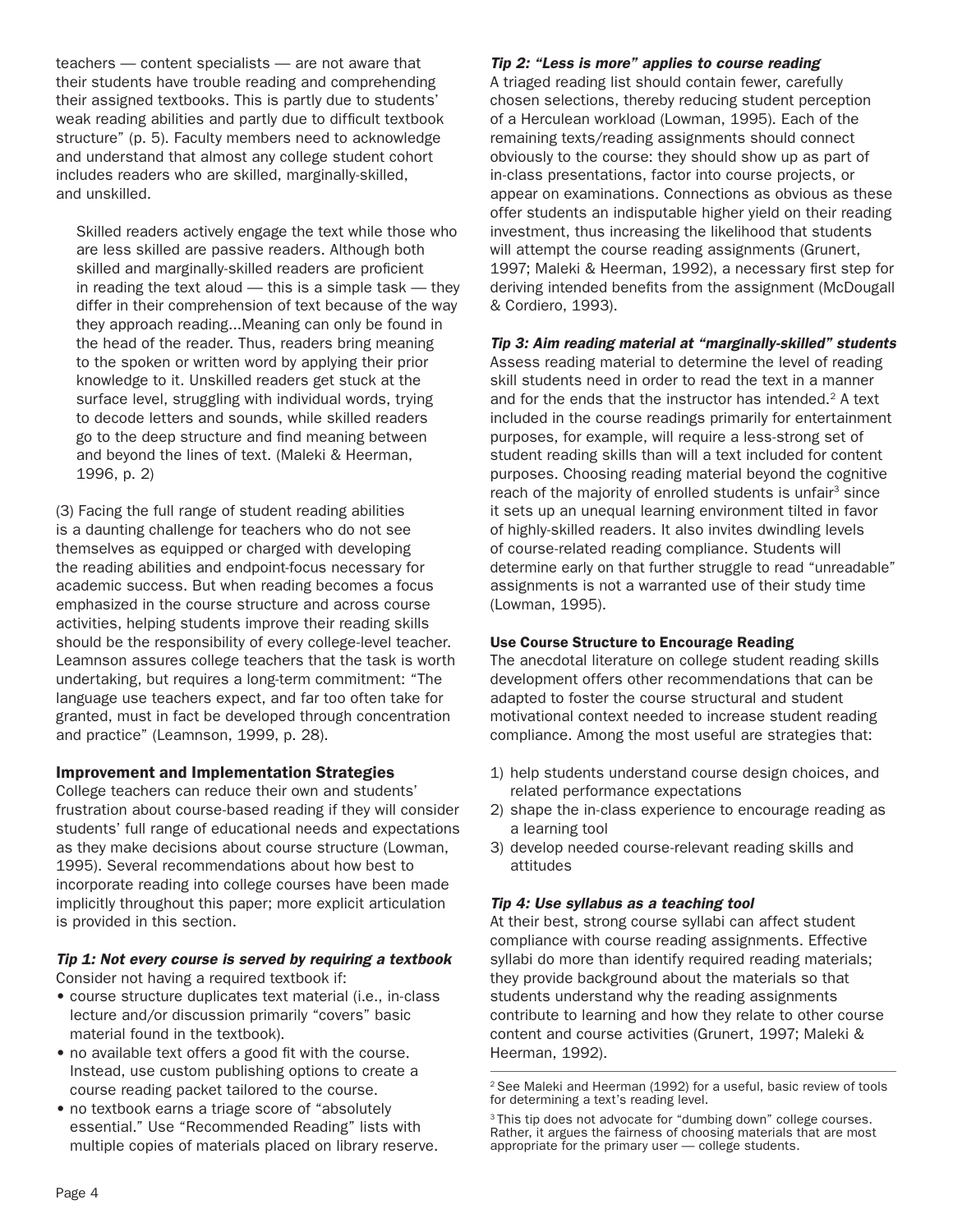The syllabus is viewed increasingly as an important teaching tool (Grunert 1997; Nilson, 1998), one that can help to shift the classroom's focus from teaching-centered to learningcentered. Students can find this shift difficult because, as Diamond (1997) points out, "Accepting responsibility for their own learning can be difficult for students who have been educated, as most have, as passive listeners" (p. ix). The passivity that marks students' pre-collegiate academic experience is at odds with the faculty expectation that college students will engage actively in their learning. This expectation supports the inclusion of out-of-class reading as a central course component. The course syllabus can help students match their course-related activity to faculty expectations from the start. Grunert writes:

Your syllabus represents a significant point of interaction, often the first, between you and your students. If thoughtfully prepared, your syllabus will demonstrate the interplay of your understanding of students' needs and interests; your beliefs and assumptions about the nature of learning and education; and your values and interests concerning course content and structure. (p. xi)

#### *Tip 5: Explain reading assignments' relevance*

Explaining the reading assignment's relevance to the course topic and to the way that the course is structured is an investment worth making in the course syllabus and at strategic points within the term (Grunert, 1997; Lowman, 1995). This explanation is important to novices because they are not adept at making inferential connections between items that are seemingly dissimilar or only loosely related (Tiberius, Smith, & Waisman, 1998). Making the implicit explicit helps those students who need the most assistance in reading and comprehending course materials, particularly marginally skilled and unskilled readers (Maleki & Heerman, 1992). The more connective the web between course reading and course learning goals, the more likely students are to see the course's reading assignments as relevant and worthwhile (Lowman, 1995; Cannon & Newble, 2000). Novices to higher education in general and to an academic discipline, specifically, need the scaffolding provided by explanations that relates reading to the course and the achievement of success in it (Tiberius, Smith, & Waisman, 1998; Leamnson, 1999; Bean, 1996).

This reading agenda must be formally established by the course instructor through the mix of assignments placed at appropriate points within the term. Equally important, this agenda must be accepted by the student if the intended learning is to occur. Therefore, the more frequently students encounter explanations of reading-to-learning connections, the better. The course syllabus is the obvious point of first contact for persuading students that reading course assignments will be beneficial. The same opportunity should be available throughout the academic term whenever students prepare to interact with new courselinked texts (Cannon & Newble, 2000).

#### *Tip 6: Assign reading close to use date*

Providing students a rationale for assigning texts as they encounter new topics affects student reading compliance by highlighting the correspondence between the reading assignment and a meaningful part of the course. This timing decision closes several gaps that often limit the effectiveness of reading assignments: none-too-precise Day 1 overview statements combined with overlyfocused day-to-day course activity; differences between perceptions about teacher-based and student-based activities; abstract course elements, such as goals and outcomes, and ever-present demands like class meeting topics and assignments.

Bridging gaps such as these affects student behavior, particularly with regard to student reading compliance. Although mapping all course reading assignments in the syllabus provides an overall view of the course workload, several studies have found that such a presentation can contribute to non-compliance with reading assignments (Marshall, 1974; Hobson, 2003). When these assignments are made close to the "use date" — the class session during which the information contained in that reading appears — students are more likely to read the assignments (Marshall, 1974; Davis, 1993; Lowman, 1995). Marshall (1974) found that the temporal point during the term when reading assignments were made was a significant factor in predicting compliance. In this study, for students who were given reading assignments at the start of the term, documented "use was concentrated just prior to either the mid-term or end-of-term examinations. In fact, the end-of-term checkouts reached a maximum during the examination week. On the other hand, when short but frequent lists were assigned, use was dispersed quite evenly over weekly periods as well as over the whole term" (p, 455). Hobson (2003) found similar differences between student groups assigned required reading at the start of the term and those assigned reading within two weeks of the material's use in class.

#### Shape Class Activity to Encourage Reading

The way reading assignments are linked to class activity affects the number of students who will complete the assignments. Too frequently college faculty adopt what Lowman (1995) refers to as a "laissez-faire approach" to reading assignments — they "simply announce assigned chapters, problem sets, or papers in the syllabus and rarely mention them again" (p. 229). As Lowman points out, this approach has detrimental effects: "though requiring less effort and responsibility on the part of the instructor, [the laissez-faire approach] sets up many students to achieve far less in a class than they would have done under more engaging and sophisticated instructor leadership" (p. 230). Many strategies are available to change this situation and increase the likelihood that students will complete reading assignments.4

<sup>4</sup> For more complete suggestions on ways to link reading to class activity, see Bean (1996) pp. 133-148, Davis (1993) pp. 199-201, and "When they don't do the reading" (1989).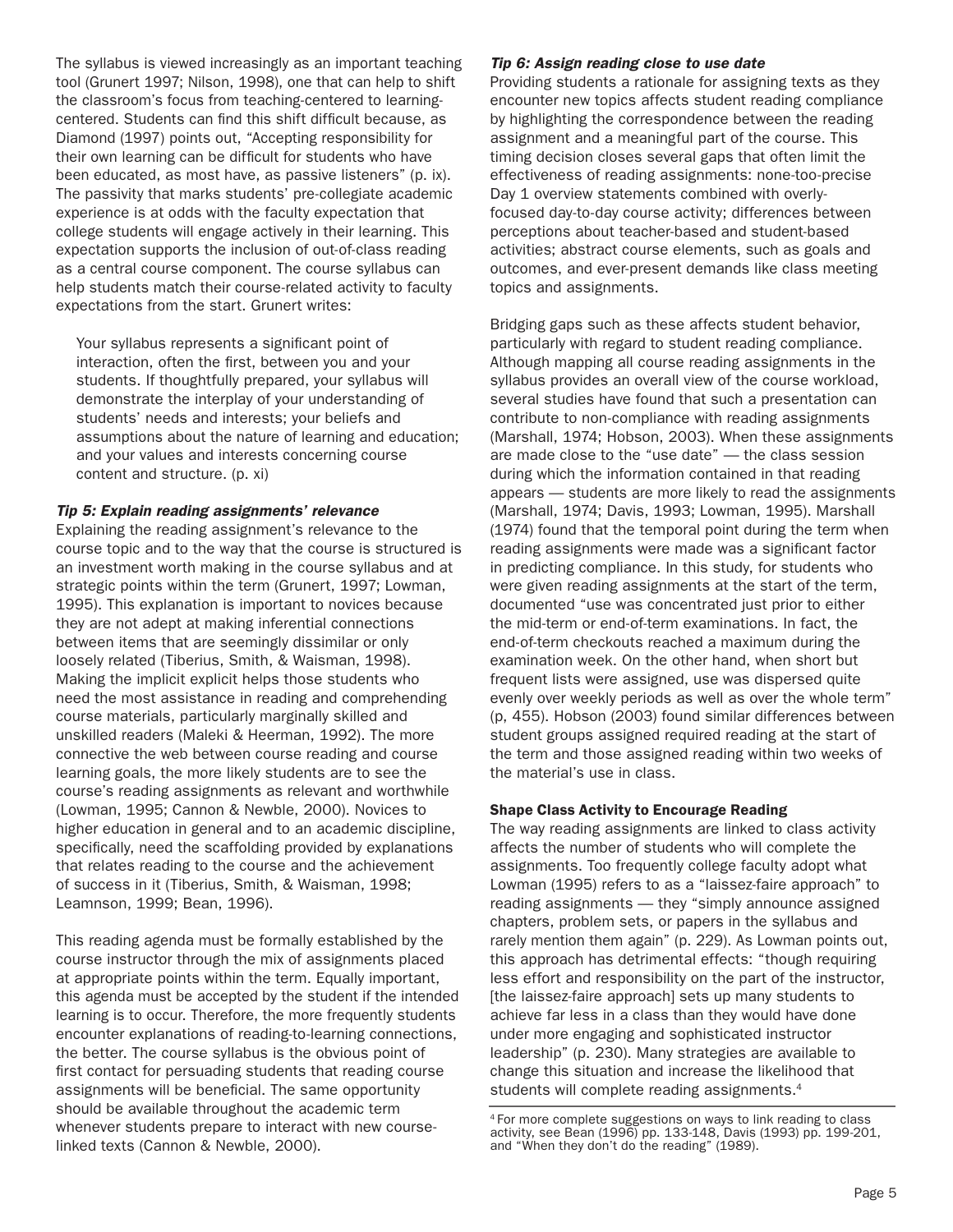### *Tip 7: Preview the reading*

Many texts used in college courses intimidate students because of their organizational complexity, length, foreign vocabulary, and expectations about readers' background (Bean, 1996; Maleki & Heerman, 1992). Students can be helped "into the text" when faculty make the assigned reading material part of the in-class activity. In his extensive review of the literature focusing on student motivation to learn, Lowman (1995) concluded that, "Integrating readings into class presentations and discussions is the best means of motivating students to read beforehand — not out of anxiety at the prospect of receiving a low grade on a pop quiz, but in response to the encouragement of an instructor who gives them both an intellectual reason and the freedom to fulfill the assignment" (p. 235).

Previewing course reading to increase student reading compliance can be accomplished in several ways. At the most basic level, the mention of specific readings during a class presentation will increase the likelihood that students will read that work. As Marshall (1974) found, although "few students even bother to use most of the material at all... those items given preference in the lectures are well used" (p. 456). Bean (1996), Davis (1993), and Cannon and Newble (2000) also recommend allocating time during inclass lectures and discussions to tell students something about upcoming reading assignments in order to pique their interest. Because students often wonder why faculty consider reading assignments important, they will listen carefully to brief comments about why a reading assignment is interesting and connected to prior and future issues.

### *Tip 8: Use class activities that increase compliance and effectiveness*

A number of active and collaborative learning strategies receive frequent praise for their utility in encouraging students to read course material. Included among those activities are the following:

- Reading Guides: Summarize important concepts found in assigned reading and identify areas where students may find the going tough. Useful items to include in a reading guide are such things as help with technical vocabulary, explanation of background concepts and cultural values that the author expects readers to be aware of, and suggestions for making the most out of illustrations, charts, graphs, and tables in the text.
- Study questions: Provided in class or via a course webpage, questions keyed to key points in the required reading can increase the numbers of students who read course material. However, the technique has a drawback in that students may use these questions as last-minute test preparation material, not as guides to help their "real-time" understanding of concepts.
- Short writing assignments: Ask students to explore in writing links between reading assigned for a class meeting and the topic(s) that will be addressed during the current class period (or, that were the focus of a preceding class meeting).

### *Tip 9: Use class time*

Allow in-class time (approximately 15 minutes) for students to read material that is "high priority," particularly if that material will form the core of the class presentation or activities that follow.

### *Tip 10: Require prior reading*

One reason that faculty assign course-based reading is so that students will, hopefully, be prepared and want to participate in subsequent class activity and discussions. Reading compliance is necessary to achieving this outcome, because as Burchfield and Sappington (2000) found, "failure to read assignments is a strong predictor of nonparticipation" (p. 58). To combat low reading compliance levels among students, McDougall and Cordeiro (1993) advocate the use of random questioning because relying on students to volunteer to participate in class discussion and activity "actually reinforces the 'nonpreparation' behavior of students who fail to volunteer" (p. 41).

McDougall and Cordeiro (1993) acknowledge that random questioning will strike many faculty members as heavyhanded and many students as mean. Yet, they argue that the method's benefits carry the day:

...potential or actual discomfort with the procedure should be minimized as students and instructors alike begin to reap the personal benefits of consistent preparation for lecture and discussion, including: (a) increased engagement, understanding, and participation; (b) more consistent coverage of assigned readings and course objectives; (c) decreased reliance on timehonored traditions such as cramming for exams or reading assignments only after lecture and discussion have occurred; and (d) improved short- and long-term academic outcomes. (p. 48)

### *Tip 11: Test over reading material*

Testing students over material contained in assigned reading, and, in particular testing students over reading assignments not covered in class, is the most punitive of strategies presented here to increase student compliance with course reading. The rationale supporting such testing comes from faculty with different perspectives. On the pragmatic side, McDougall and Cordeiro (1993) argue that "many students simply do not complete assigned readings punctually or effectively in the absence of periodic verification or impending grade-contingent tasks" (p. 47). Although he advocates classroom activities that motivate students to read without the threat of a test, even Lowman (1995) acknowledges that including test questions over required reading that is not the focus of in-class presentation or discussion can induce some students to read material that they would not read otherwise.

### Develop Needed Reading Skills and Attitudes

To be effective classroom teachers, it is often necessary to be also an effective teacher of reading skills and attitudes.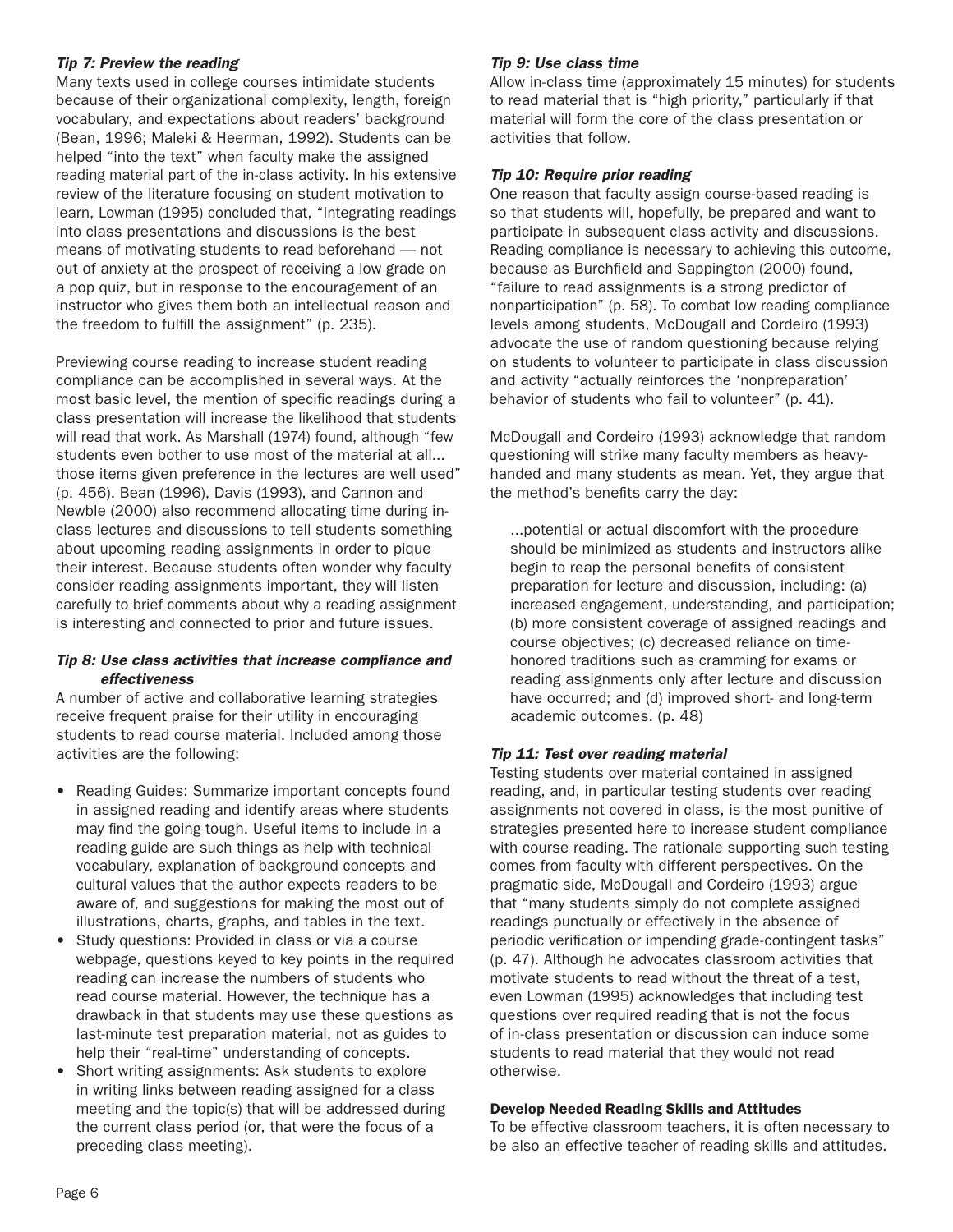### *Tip 12: Teach reading strategies overtly*

Any teacher who includes reading assignments in a course should also ensure that students have the reading tools they need to use that material for the purposes intended. To read course material at the level of adroitness that faculty desire, students will need to be taught how to do so. Even skills that seem basic to faculty warrant direct instruction, including such a simple skill as marking texts. Nist and Kirby (1989) explain why text marking offers a useful starting point for developing students' reading skills: "Text marking is generally ignored [in secondary education] because high school students are not permitted to mark their books. Yet it is assumed that college freshmen should be able to make the transition to text marking by the sheer fact that they are college students" (p. 336).

Providing students with suggestions about how to mark texts that work particularly well in specific content areas does not have to be a big burden, nor does it need to entail onerous preparation. A good place to start is to reproduce several pages from the course textbook that are marked in a manner that can aid learning. Even better is to provide annotation of the marking that explains the strategy used and the choice made to determine what was marked and what was not. Such modeling serves two purposes: 1) it brings reading material into class as an object of in-class discussion, and in doing so legitimates the textbook (or other reading materials) and 2) it provides a model of how experts approach material presented in complex structures, including making sense of technical language, shuttling between text and supporting materials, cross-referencing topics via the text's index, and using study guides for formative assessment purposes.

Such in-class (or out-of-class modeling via a course website) instruction should occur early in the term. As Nist and Kirby's study of student text marking strategies revealed "while students tend to develop marking patterns and consistently utilize these patterns as they mark text, students, overall, fail to effectively mark texts." The lack of marking skill is often due to the absence of an effective guiding rationale. Nist and Kirby (1989) found that the material that students

...most often marked was factual material of a nonconceptual nature or random information that probably should not have been marked in the first place. Students seemed to have a difficult time in selecting and marking key ideas in spite of the fact that publishers include numerous cues and textual aids supposedly included to help students...Students ignored these aids (p. 335).

It is never too early to help students tell the forest from the trees. And, given the difficulty of learning to deal effectively with academic prose, such assistance cannot be offered too often.

### Follow Up

Teachers can set the expectation that reading compliance is essential for a course in many ways, including the strategies described above. However, students will need on-going, organized reinforcement if they are to accept that expectation. Paying regular attention to reading compliance is important because of the norming influence that such attention triggers (Burchfield & Sappington, 2000).

### *Tip 13: Use Classroom Assessment Techniques (CATs) to assess compliance*

The cost of not monitoring compliance is marked. Burchfield and Sappington (2000) predict several undesirable results:

Failure to monitor reading compliance sends a message to students that this aspect of learning is optional and of little concern to the instructor. In that sort of climate, it would not be surprising that students would postpone reading until a pending exam made it a practical necessity. Also, the unprepared student is more likely to adopt the role of silent, uninvolved observer than is the prepared student." (p. 59)

A number of classroom assessment techniques (CATs) (Angelo & Cross, 1993) can provide teachers with an accurate picture of student compliance with assigned reading. One approach is simple: periodically askstudents to anonymously report if they have completed reading assignments for a given class period (McDougall & Cordiero, 1993). Burchfield and Sappington (2000) routinely include the question, "I read my entire assignment for today, true or false," on class quizzes (p. 59). Angelo and Cross (1993) present 50 CATs that offer myriad approaches to assessing the state of student reading compliance. CATs can provide teachers with important insight into the beliefs that students have about course-linked reading and the rationale(s) used as they choose to read/not read for class.

### *Tip 14: Get assistance where/when needed*

Few college teachers are trained to teach reading. It behooves them to become familiar with specialists who staff campus reading programs. Maleki and Heerman's IDEA paper, "Improving Student Reading" (1992), offers a good introduction to the ways in which college faculty can collaborate with such student support services both to help individual students develop needed reading skills and to shape a campus culture that values reading as part of a mature learning process.

### **Conclusion**

Changing the academic landscape so that most students read most course assignments most of the time is a complex challenge. The complexity lies in the fact that when college faculty members state that they want students to be better readers, they are being somewhat misleading in articulating their concern. Leamnson (1999) unpacks their embedded meaning by pointing out "What can be developed, given good teaching, energy, and some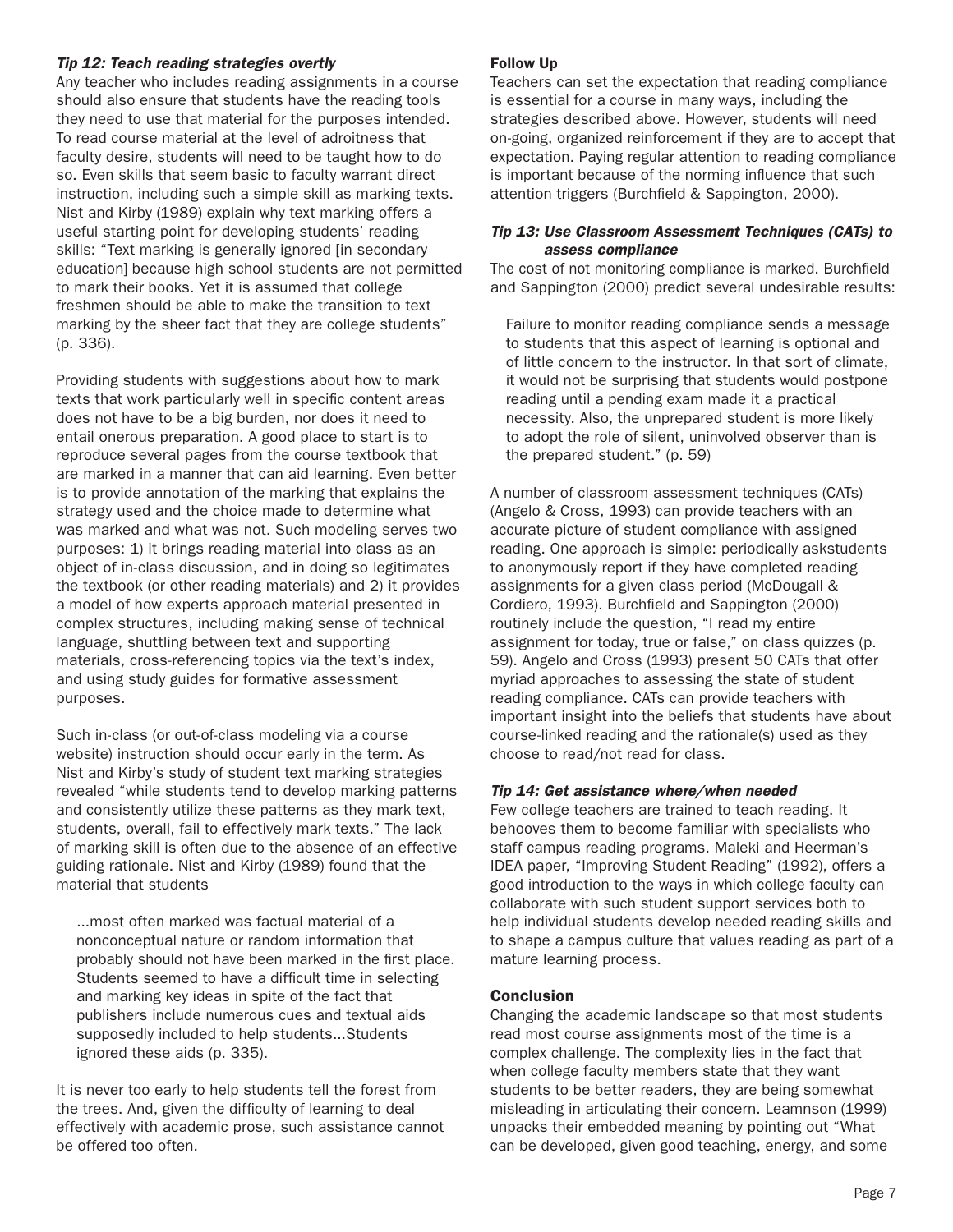luck, is not so much a skill in thinking, but the habit of thinking...The ability to do a thing is different from the inclination to do it routinely, out of habit" (p. 29). It is precisely the "reading habit" that the RIF literacy push advocated and that college faculty believe is fundamental to academic success. The goal implicit in faculty members' commitment to reading as fundamental to college-level learning is one of acculturation: instructors want their students to come to a place where, like the faculty member, they internalize (make tacit) a commitment to reading as one of the essential tools necessary for higherorder thought, rational action, and fulfillment. Helping

students get to this point, however, is a process that takes time, during which direct instruction and continuous modeling by faculty members and student maturation must occur. If they choose, college teachers can affect the first two items in this list directly, while affecting the trajectory of the latter item more indirectly.

If high levels of student reading compliance and, by extension, high levels of reading comprehension, are endpoints that truly matter, faculty must accept their role in an inter-dependent process; they are the key agents in making reading fundamental in college.

*Eric Hobson is the Director of The Excellence in Teaching Center at Georgia Southern University. He has lectured extensively on such topics as active learning, assessment,*  *and the scholarship of teaching. He may be reached by email at ehobson@georgiasouthern.edu.*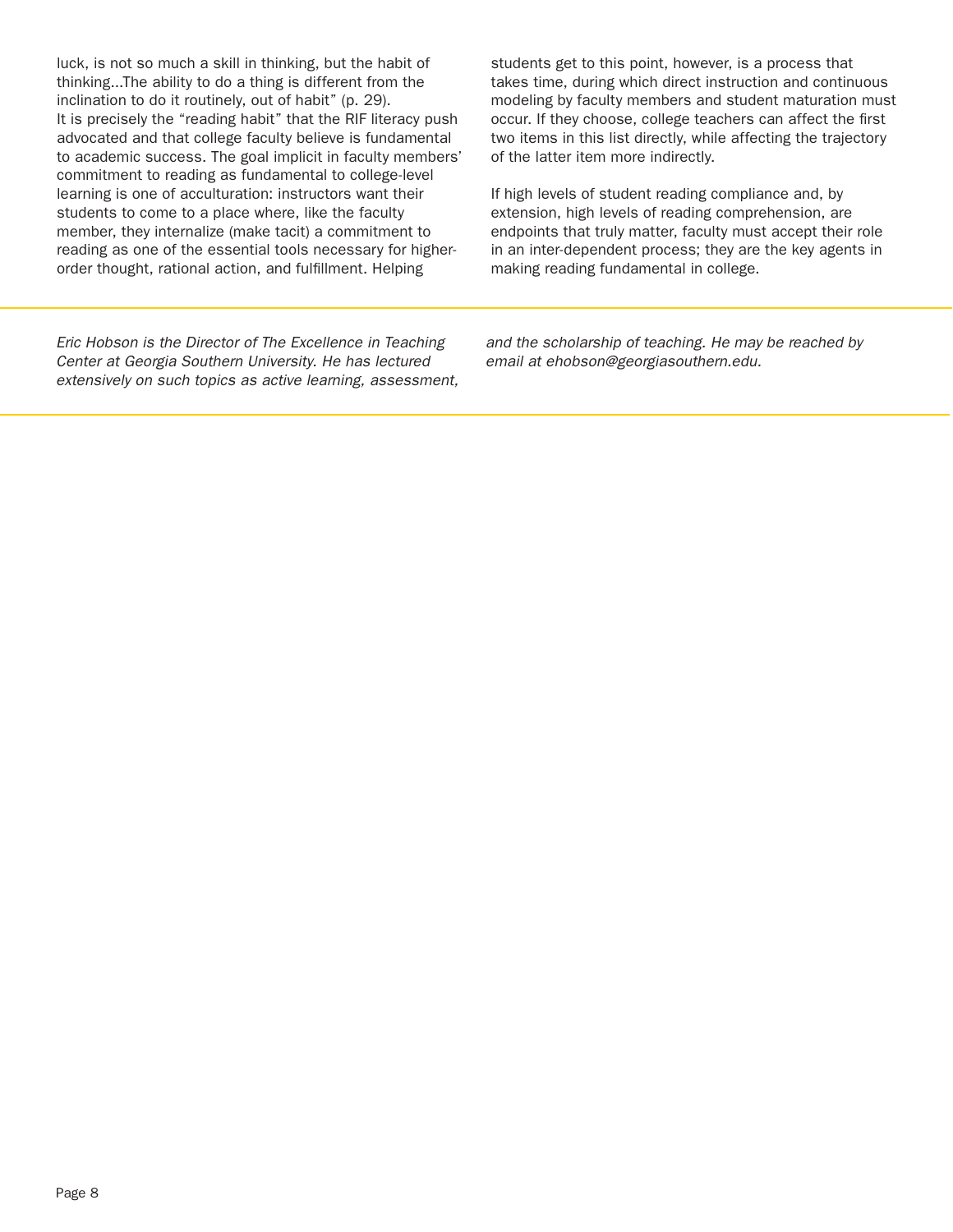### References

Altman, H.B. & Cashin, W.E. (1992). Writing a Syllabus. IDEA Paper No. 27, Manhattan, KS: Kansas State University, Center for Faculty Evaluation and Development.

Angelo, T.A. & Cross, K.P. (1993). *Classroom Assessment Techniques: A Handbook for College Teachers* (2nd ed.). San Francisco: Jossey-Bass.

Bean, J.C. (1996). *Engaging Ideas: The Professor's Guide to Integrating Writing, Critical Thinking, and Active Learning in the Classroom*. San Francisco: Jossey-Bass.

Burchfield, C.M. & Sappinton, J. (2000). Compliance with required reading assignments. *Teaching of Psychology*, 27(1), 58-60.

Cannon, R. & Newble, D. (2000). *A Handbook for Teachers in Universities and Colleges: A Guide to Improving Teaching Methods* (4th ed.). London: Kogan Page.

Davis, B.G. (1993). *Tools for Teaching*. San Francisco: Jossey-Bass.

Diamond, R.M. (1997). Foreword. In J. Grunert, *The Course Syllabus: A Learning-Centered Approach* (pp.viii-x). Bolton, MA: Anker.

Fink, D.L. (2003). *Creating Significant Learning Experiences: An Integrated Approach to Designing College Courses*. San Francisco: Jossey-Bass.

Grunert, J. (1997). *The Course Syllabus: A Learning-Centered Approach*. Bolton, MA: Anker.

Hobson, E.H. (2003, November). Encouraging students to read required course material. Workshop presented at the 28th Annual Conference of the Professional and Organizational Development (POD) Network in Higher Education, Denver, CO.

Lang, F. & Gore, T.A. (1988). A study of the reading habits of fourth-year medical students. *Journal of Medical Education*, 63, 567-568.

Leamnson, R.N. (1999). *Thinking About Teaching: Developing Habits of Learning with First Year College and University Students*. Sterling, VA: Stylus.

Lowman, J. (1995). *Mastering the Techniques of Teaching* (2nd ed.). San Francisco: Jossey-Bass.

Maleki, R.B. & Heerman, C.E. (1992). Improving student reading. IDEA Paper No. 26, Manhattan, KS: Kansas State University, Center for Faculty Evaluation and Development.

Marshall, P. (1974). How much, how often? *College and Research Libraries*, 35(6), 453-456.

McDougall, D. & Cordiero, P. (1993). Effects of random-questioning expectations on community college students' preparedness for lecture and discussion. *Community College Journal of Research and Practice*, 17, 39-49.

National Survey of Student Engagement. (2001). Bloomington, IN: Indiana University.

Nilson, L.B. (1998). Teaching at Its Best: *A Research-based Resource for College Instructors*. Bolton, MA: Anker.